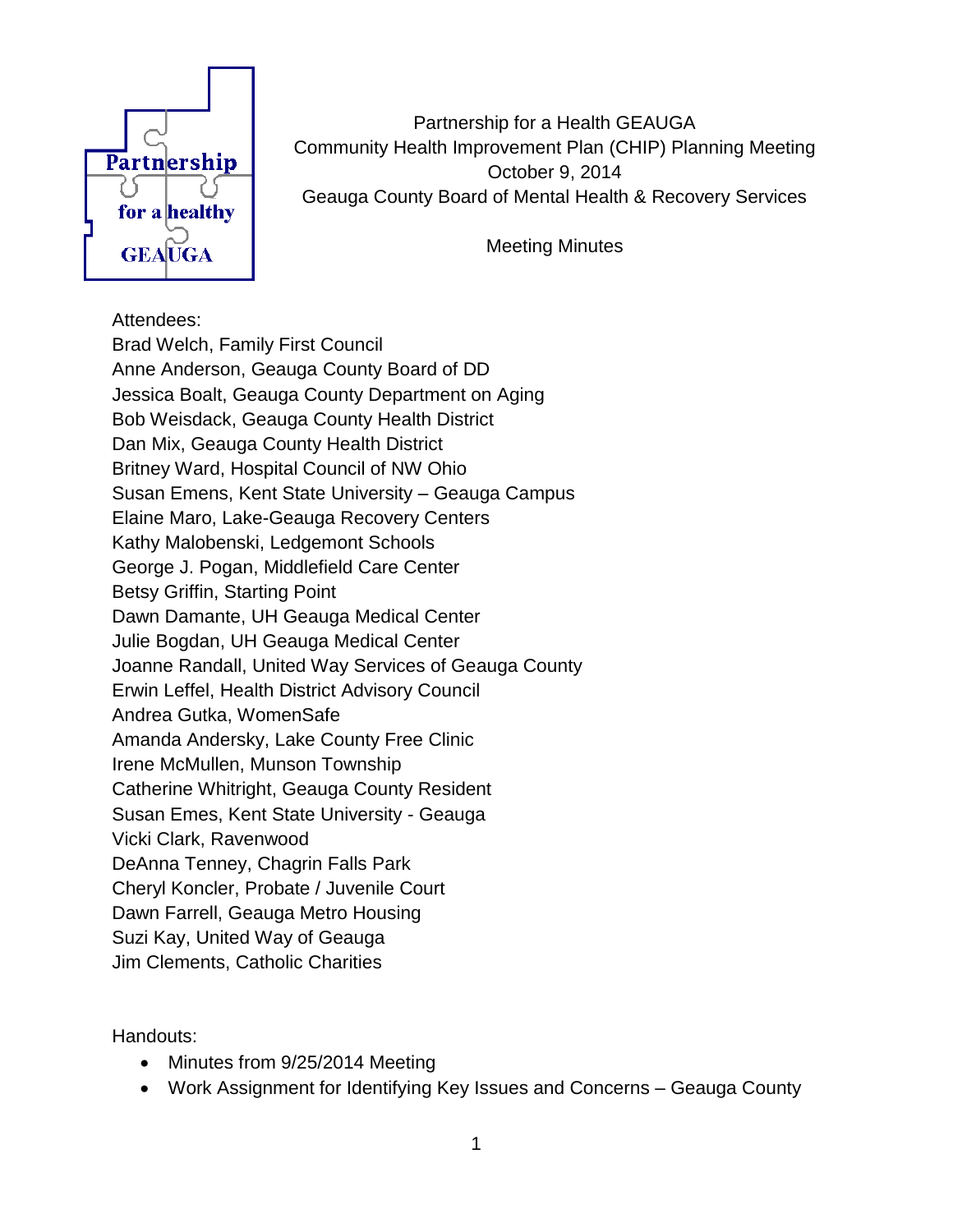### Britney Ward, Hospital Council of NW Ohio, chair, started the meeting at 10:05 AM

- 1. All members introduced themselves and their roles at their respective agencies.
- 2. Britney Ward reviewed the agenda for the next two meetings
- 3. Britney Ward reviewed the procedure for identifying the key health issues in Geauga County stratified by age groups – Adult, Youth and Children

#### **ADULT**

|                                                                 |                                                       | 1. Healthcare access<br>97% @ risk highest risk 55-64 years  |             |                  |                                      |  | 17             |                |  |
|-----------------------------------------------------------------|-------------------------------------------------------|--------------------------------------------------------------|-------------|------------------|--------------------------------------|--|----------------|----------------|--|
|                                                                 |                                                       | 2. Healthcare coverage 41% @ risk highest risk < 30          |             |                  |                                      |  | females        | 15             |  |
|                                                                 |                                                       | 10<br>3. Chronic Disease management                          |             |                  |                                      |  |                |                |  |
|                                                                 |                                                       | a. Cardiovascular 53% 65 years and older males               |             |                  |                                      |  |                |                |  |
|                                                                 |                                                       | b. Diabetes                                                  |             |                  | 14% 65 years and older males         |  |                |                |  |
|                                                                 |                                                       | c. Cancer                                                    | 52% at risk |                  |                                      |  |                |                |  |
|                                                                 | 4. Drug Use                                           |                                                              |             |                  |                                      |  |                | 15             |  |
|                                                                 |                                                       | a. Tobacco                                                   |             |                  | 14% highest 65 years and older males |  |                |                |  |
|                                                                 |                                                       | b. Alcohol                                                   |             |                  | 55% 30-64 years old male             |  |                |                |  |
|                                                                 |                                                       | c. Marijuana                                                 |             |                  | 14% under 30 years old male          |  |                |                |  |
|                                                                 |                                                       | d. Prescription misuse                                       |             |                  | 9% under 30 years old male           |  |                |                |  |
|                                                                 |                                                       | 5. Preventive Health Screenings                              |             |                  |                                      |  |                | 8              |  |
|                                                                 | a. Look for data in women's health, men's health, flu |                                                              |             |                  |                                      |  |                |                |  |
|                                                                 |                                                       | 6. Binge drinking                                            |             |                  | 18% under 30 years old both genders  |  |                | 6              |  |
|                                                                 |                                                       | 7. High cholesterol level 36% over 65 years old both genders |             |                  |                                      |  |                | 4              |  |
| 8. Water quality and testing 2% unsafe water supply             |                                                       |                                                              |             |                  |                                      |  | $\overline{2}$ |                |  |
| 9. Personal disaster preparedness                               |                                                       |                                                              |             |                  |                                      |  | $\mathbf{1}$   |                |  |
|                                                                 |                                                       | 10. Health literacy                                          |             |                  |                                      |  |                | 5              |  |
|                                                                 |                                                       | 11. Amish – more inclusion; learn from them                  |             |                  |                                      |  |                | $\mathbf{1}$   |  |
|                                                                 |                                                       | 12. High blood pressure                                      |             | 30%              |                                      |  |                | $\overline{2}$ |  |
|                                                                 |                                                       | 13. Adult weight status                                      |             |                  |                                      |  |                | 9              |  |
|                                                                 |                                                       | a. 60% overweight/obese over 65 years highest risk           |             |                  |                                      |  |                |                |  |
|                                                                 |                                                       | b. Physical inactivity 22% no activity                       |             |                  |                                      |  |                |                |  |
|                                                                 |                                                       | c. Screen time                                               |             | <b>11.5 hour</b> |                                      |  |                |                |  |
|                                                                 |                                                       | 14. Homeless adults and families 7% 18-60 years              |             |                  |                                      |  |                | 5              |  |
| a. Point-to-point statistics; VA statistics; unemployment stats |                                                       |                                                              |             |                  |                                      |  |                |                |  |
| 15. Mental health<br>8                                          |                                                       |                                                              |             |                  |                                      |  |                |                |  |
|                                                                 |                                                       | a. Coping with stress                                        |             | 18%              |                                      |  |                |                |  |
| b. Suicidal thoughts; attempted suicide; suicides               |                                                       |                                                              |             |                  |                                      |  |                |                |  |
|                                                                 |                                                       |                                                              |             |                  |                                      |  |                |                |  |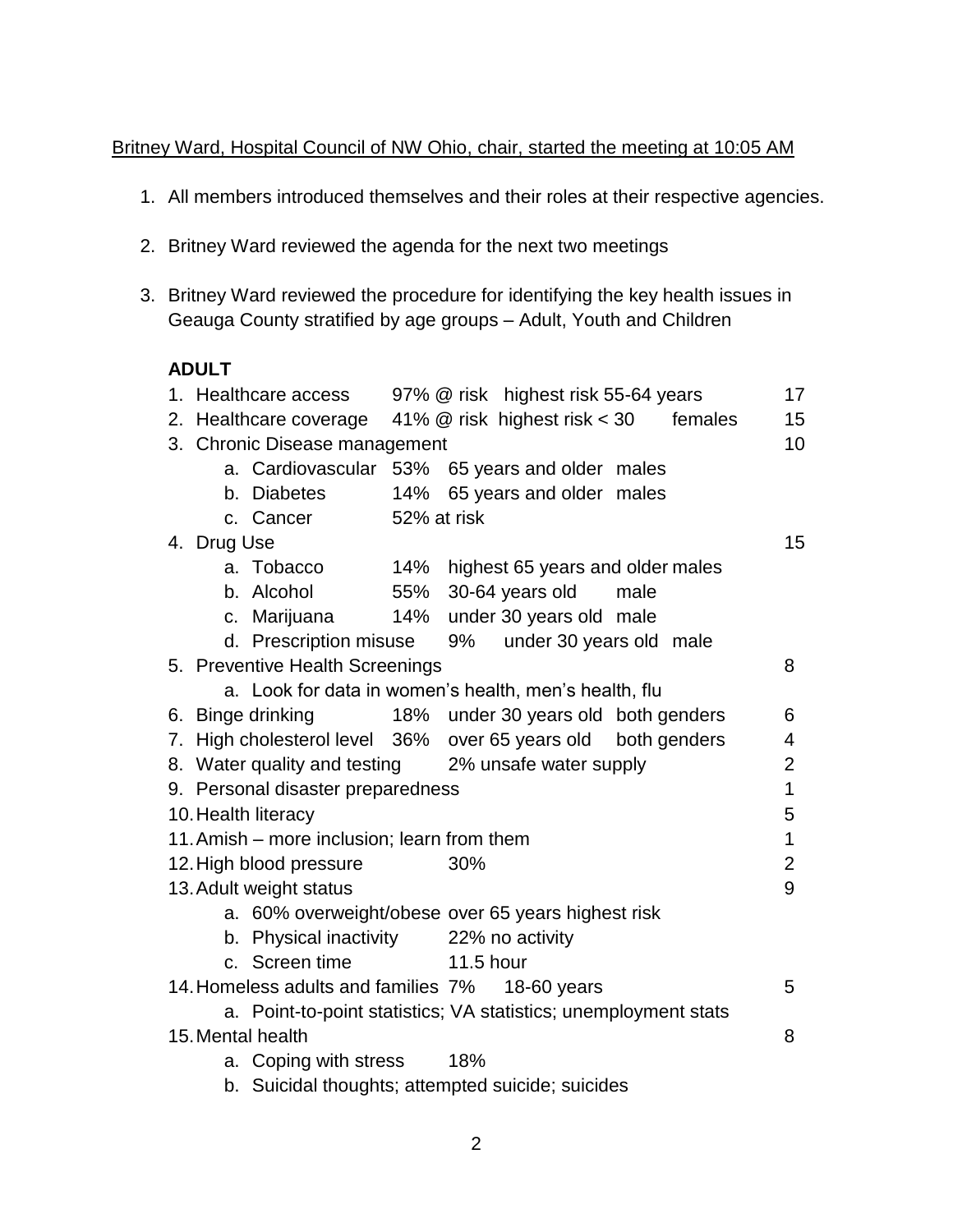| 16. PTSD & trauma over 50 years old highest risk                                 |    |  |  |  |  |
|----------------------------------------------------------------------------------|----|--|--|--|--|
| 17. Working parents - what to do with children after school                      |    |  |  |  |  |
| 18. Safety – firearms in homes 45% under 30 years old highest risk               |    |  |  |  |  |
| 343% 65 years and older highest risk<br>19. Arthritis<br>$\overline{2}$          |    |  |  |  |  |
| 20. Lack of resources for SES disadvantages families                             | 5  |  |  |  |  |
| a. Lack of affordable housing                                                    |    |  |  |  |  |
| b. Lack of services                                                              |    |  |  |  |  |
| 21. Lack of public transportation                                                | 9  |  |  |  |  |
| a. Decreases access to healthcare                                                |    |  |  |  |  |
| b. Increases problems with youth activity                                        |    |  |  |  |  |
|                                                                                  |    |  |  |  |  |
| <b>YOUTH</b>                                                                     |    |  |  |  |  |
| 1. Drug use                                                                      | 17 |  |  |  |  |
| a. Marijuana 28% 17-18 years old<br>males                                        |    |  |  |  |  |
| b. Other drugs 18% 14-16 years old<br>males                                      |    |  |  |  |  |
| 2. Mental health                                                                 | 12 |  |  |  |  |
| a. Depression 10% 14-16 years old female                                         |    |  |  |  |  |
| b. Contemplating suicide $9\%$ increases to 11% in $9th$ -12 <sup>th</sup> grade |    |  |  |  |  |
| 3. Youth Weight Status                                                           | 12 |  |  |  |  |
| a. Physical inactivity                                                           |    |  |  |  |  |
| b. Screen time                                                                   |    |  |  |  |  |
| c. Unhealthy eating                                                              |    |  |  |  |  |
| 4. Violence carry a weapon in the last 30 days 14% 17-18 yrs old males 3         |    |  |  |  |  |
| 5. Safety and support seat belt use 59%                                          | 3  |  |  |  |  |
| 6. Assaulted by g/f or b/f 7% over 17 at greatest risk                           | 3  |  |  |  |  |
| a. Youth has intercourse when they did not want too 7%                           |    |  |  |  |  |
| 14%<br>7. Bullying                                                               | 8  |  |  |  |  |
| 8. Autism and special needs                                                      | 8  |  |  |  |  |
| a. Increasing number of diagnosis                                                |    |  |  |  |  |
| b. Lack of services available                                                    |    |  |  |  |  |
| c. Mothers don't work because no daycare will take autistic child                |    |  |  |  |  |
| d. Individualized education plan (IEP) 13-18% per school                         |    |  |  |  |  |
| e. At DD this increases to 90%                                                   |    |  |  |  |  |
| 9. Going to bed hungry                                                           | 3  |  |  |  |  |
| 10. Eating disorders                                                             | 1  |  |  |  |  |
| 11. Lack of care or activity for youth after school                              |    |  |  |  |  |
| 5<br>12. Riding with an impaired driver<br>12                                    |    |  |  |  |  |
| a. Geauga has a culture of alcohol use                                           |    |  |  |  |  |
| b. Teen alcohol use is 18% above national levels                                 |    |  |  |  |  |
| c. Parental attitude is 16% above national levels                                |    |  |  |  |  |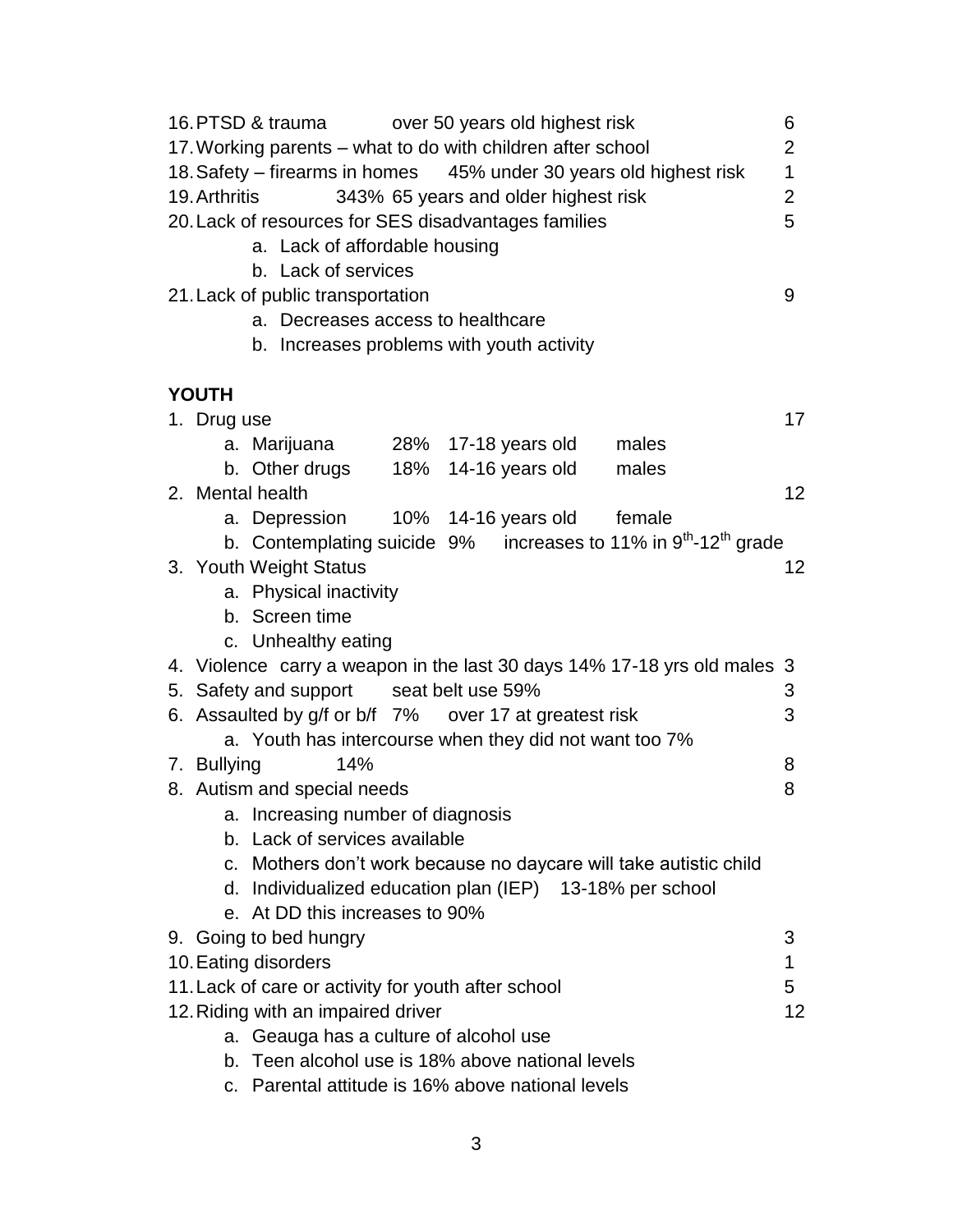| d. Western part of county - higher teen use and parental approval<br>13. PTSD and trauma<br>14. Youth violence self-inflicted injury 18% 17-18 year old females<br>15. Depression in youth that have been bullied 29%<br>16. Teen pregnancy | 6<br>$\overline{2}$<br>$\overline{2}$<br>$\overline{2}$ |  |  |  |
|---------------------------------------------------------------------------------------------------------------------------------------------------------------------------------------------------------------------------------------------|---------------------------------------------------------|--|--|--|
| <b>CHILDREN</b>                                                                                                                                                                                                                             |                                                         |  |  |  |
| 1. Going to bed hungry – lack of food                                                                                                                                                                                                       | $\overline{2}$                                          |  |  |  |
| 2. Mental health issues                                                                                                                                                                                                                     | 10                                                      |  |  |  |
| a. ADHD 0-11 year olds (Section 30 p. 1)                                                                                                                                                                                                    |                                                         |  |  |  |
| 3. Access to healthcare $71\%$ 0 – 5 years old Low SES                                                                                                                                                                                      | 15                                                      |  |  |  |
| 4. Lack of healthcare coverage – insurance gaps                                                                                                                                                                                             | 16                                                      |  |  |  |
| 5. Children's Weight Status                                                                                                                                                                                                                 | 10                                                      |  |  |  |
| a. 24% physical inactivity                                                                                                                                                                                                                  |                                                         |  |  |  |
| b. Screen time                                                                                                                                                                                                                              |                                                         |  |  |  |
| c. 14% obese and 16% overweight                                                                                                                                                                                                             |                                                         |  |  |  |
| 6. Extra curricula activity                                                                                                                                                                                                                 | 1                                                       |  |  |  |
| a. High cost of pay-to-play                                                                                                                                                                                                                 |                                                         |  |  |  |
| b. Lack of social options                                                                                                                                                                                                                   |                                                         |  |  |  |
| c. Lack of sleep for over-active children                                                                                                                                                                                                   |                                                         |  |  |  |
| 7. Lack of family dynamic / family structure                                                                                                                                                                                                | 3                                                       |  |  |  |
| a. No family meals or structure – lack of well-mannered children                                                                                                                                                                            |                                                         |  |  |  |
| 8. Allergies and asthma                                                                                                                                                                                                                     | 4                                                       |  |  |  |
| 9. Parental substance abuse                                                                                                                                                                                                                 | 8                                                       |  |  |  |
| 10. Bullying 30% 6-11 year olds                                                                                                                                                                                                             | 4                                                       |  |  |  |
| 11. Parents reading to children<br>6                                                                                                                                                                                                        |                                                         |  |  |  |
| 12. Affordable daycare and after school supervision<br>4                                                                                                                                                                                    |                                                         |  |  |  |

# **TOP ISSUES**

| <b>Adults healthcare access</b> | 17 |
|---------------------------------|----|
| Youth drug use                  | 17 |
| Child healthcare coverage       | 16 |
| Adult drug use                  | 15 |
| Adult healthcare coverage       | 15 |
| Children access to care         | 15 |
| Youth Alcohol                   | 12 |
| Youth mental health             | 12 |
| Youth weight status             | 12 |
| Adult chronic disease           | 10 |
| Children weight status          | 10 |
|                                 |    |